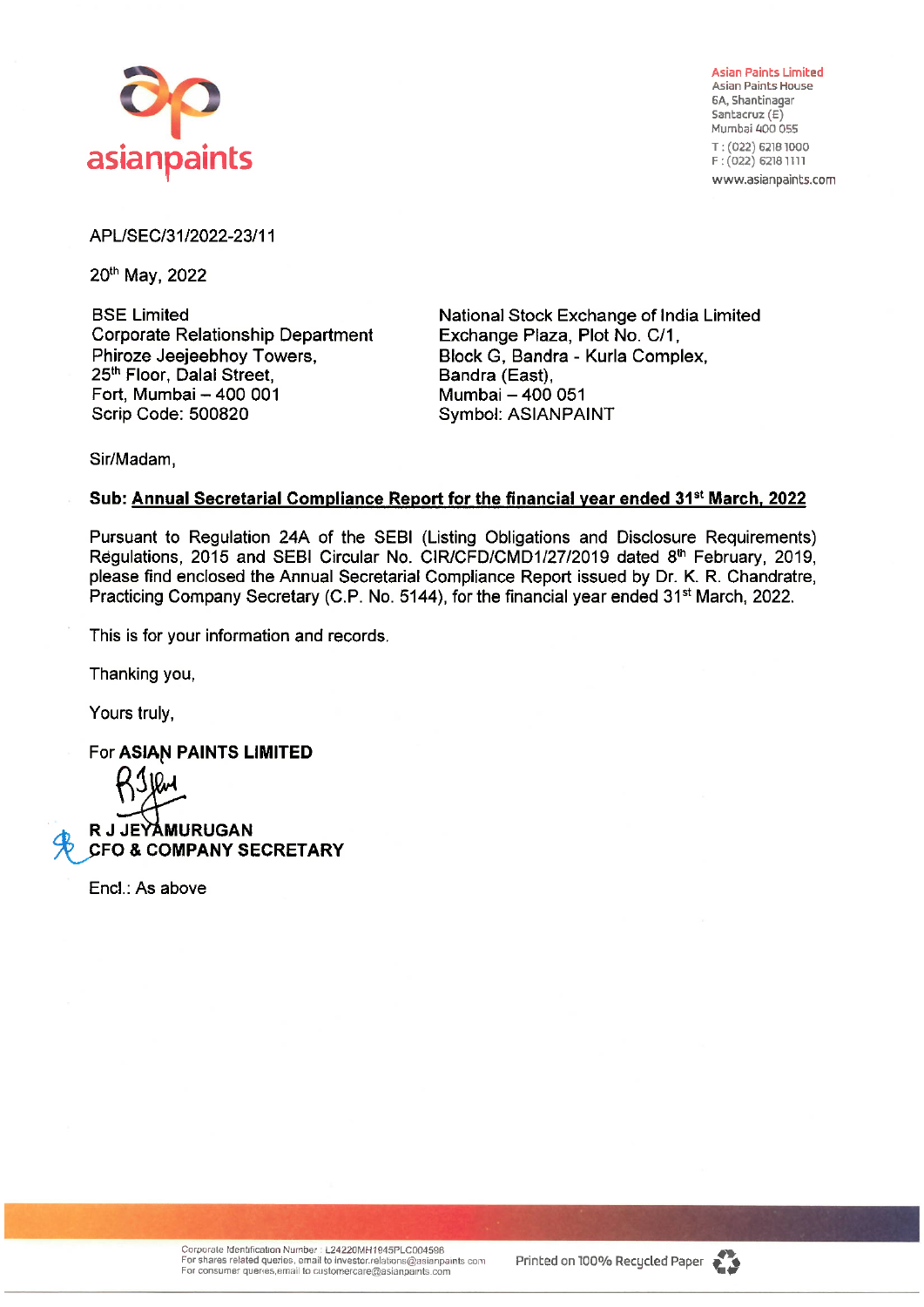## **CS DR. K. R. CHANDRATRE**

**FCS, M Com, LL B, Ph D** 

**Practicing Company Secretary** 

'Purtata', 15 Milan Coop. Housing Society, Mayur Colony, Kothrud, Pune 411038 Telephones- Office: 9307670759. Personal Mobile: 9881235586 Email- krchandratre@gmail.com; krchandratreoffice@gmail.com Website: www.drkrchandratre.net

## **Secretarial compliance report of Asian Paints Limited for the year ended 31 March, 2022**

I have examined:

- (a) all the documents and records made available to us and explanation provided by Asian Paints Limited ("the Listed Entity"),
- (b) the filings/ submissions made by the listed entity to the stock exchanges,
- (c) website of the listed entity,
- (d) any other document/ filing, as may be relevant, which has been relied upon to make this certification,

for the year ended **31 March, 2022** ("Review Period") in respect of compliance with the provisions of:

- ( a) the Securities and Exchange Board of India Act, 1992 ("SEBI Act") and the Regulations, circulars, guidelines issued thereunder; and
- (b) the Securities Contracts (Regulation) Act, 1956 ("SCRA"), rules made thereunder and the Regulations, circulars, guidelines issued thereunder by the Securities and Exchange Board of India ("SEBI");

The specific Regulations, whose provisions and the circulars/ guidelines issued thereunder, have been examined, include:-

- (a) Securities and Exchange Board of India (Listing Obligations and Disclosure Requirements) Regulations, 2015;
- (b) Securities and Exchange Board of India (Issue of Capital and Disclosure Requirements) Regulations, 2018 (Not applicable to the Listed Entity during the Review Period);
- (c) Securities and Exchange Board of India (Substantial Acquisition of Shares and Takeovers) Regulations, 2011:
- (d) Securities and Exchange Board of India (Buyback of Securities) Regulations, 2018 (Not applicable to the Listed Entity during the Review Period);